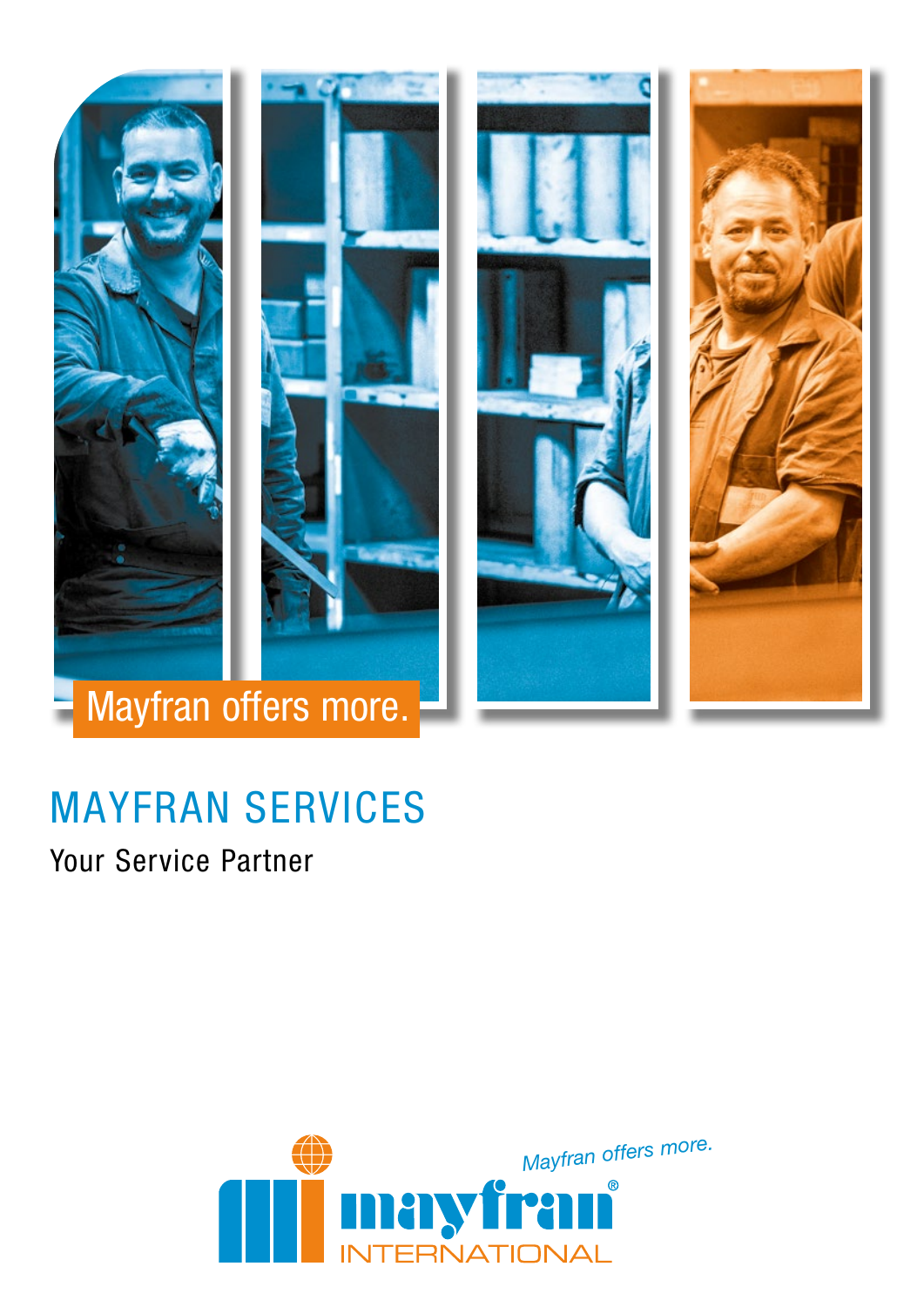## MAYFRAN PRODUCT LIFECYCLE MANAGEMENT



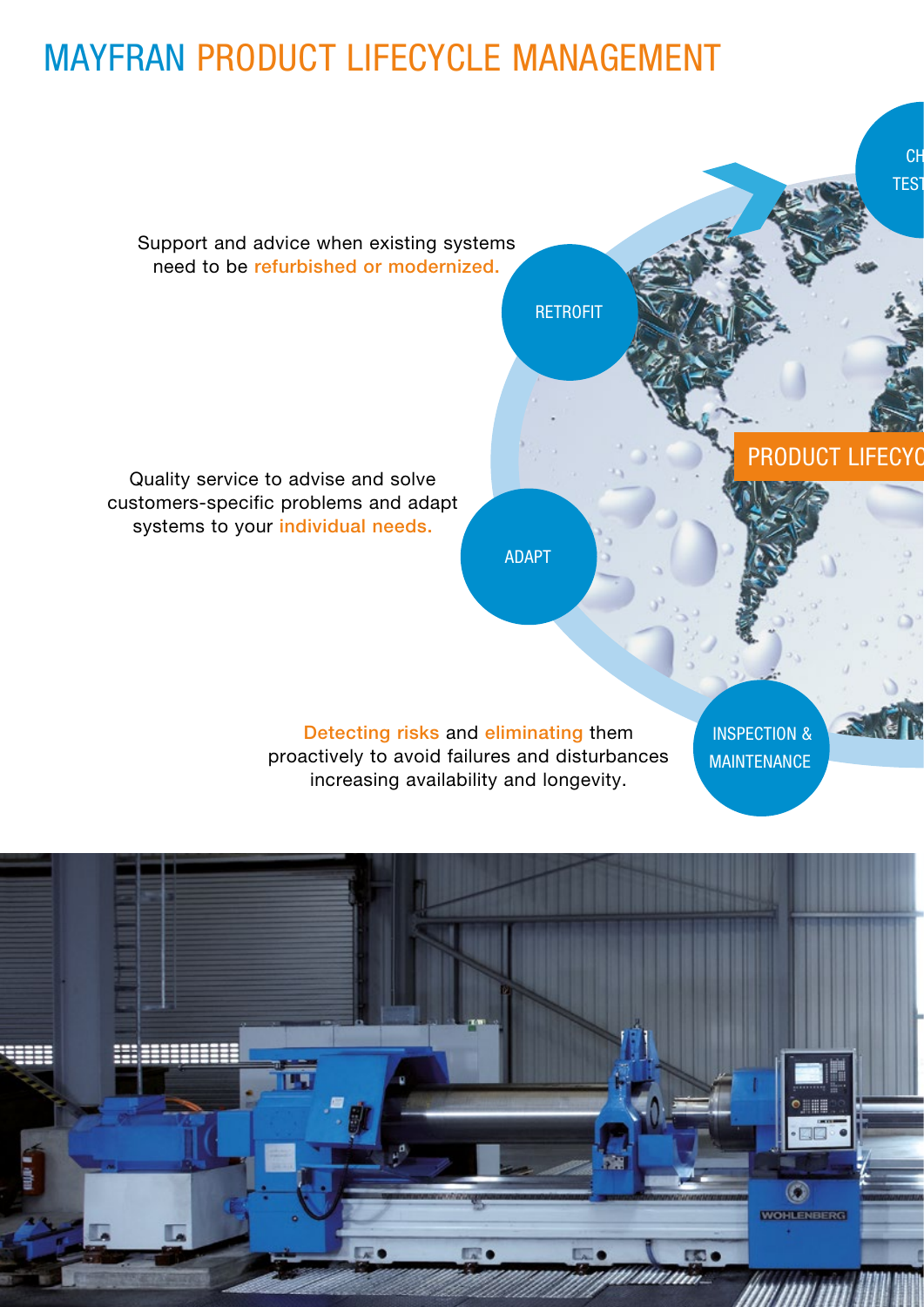Possibility to witness the original chips being tested at MAYFRAN plant, achieving reliable results with chip crushers or chip centrifuges to assist you in the project design.

CHIP **TING** 

> INSTALLATION **SERVICE**

Installing either single machine tool equipment to full handling and processing systems, experienced teamwork guarantees a safe, short, and cooperative installation.

### **ANAGEMENT**

TRAINING AND **COMMISSIONING**  Training operators and maintenance staff to safely operate and service our product.

Commissioning of systems ensuring integration and interfacing with your machines.

SPARE PARTS

Ensuring optimum support of our products throughout their entire lifetime.

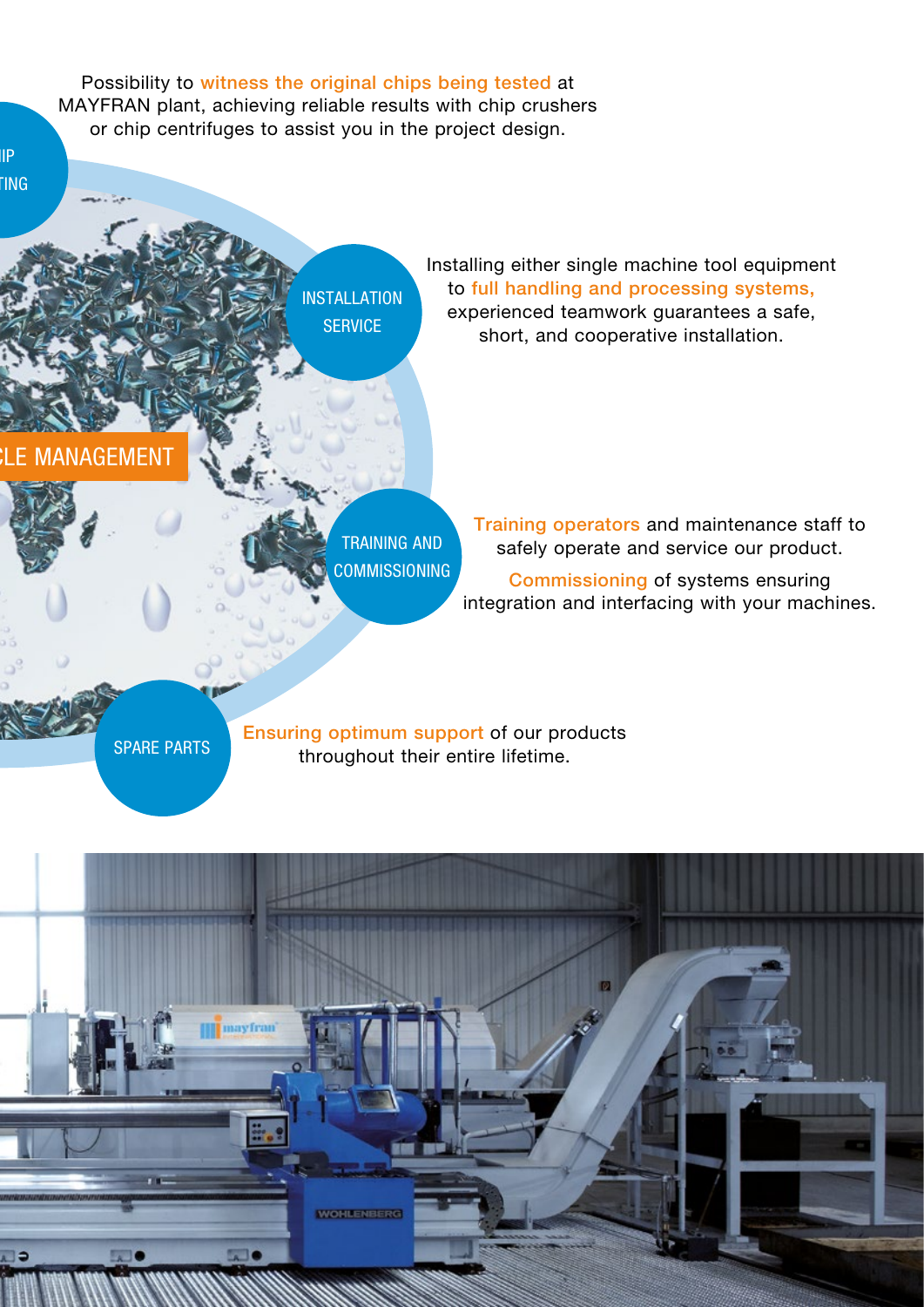## MAYFRAN SERVICE

MAYFRAN SERVICE is part of our success. Our complete aftersales service and support ensures that your solution will do exactly what you need it to do for the long term.

MAYFRAN SERVICE supports you worldwide with expertise and fast delivery of spare parts, to enable rapid response to your breakdowns and service needs. We are available to assist you!



MAYFRAN SERVICE MAIL: service@mayfran.eu

## A RELIABLE PARTNER



### MINIMIZING DOWN TIME AND RISKS

REDUCING OPERATING COSTS

## ENSURING COMPLETE AFTERMARKET

- **Preventive maintenance**
- **•** Inspections
- Proactive services
- Remote maintenance and monitoring, problem solving
- Retrofit measures
- **Performance and life cycle management**
- Continuous improvement on application experiences
- 24 hours for spare parts delivery
- Customer proximity
- **Quick response**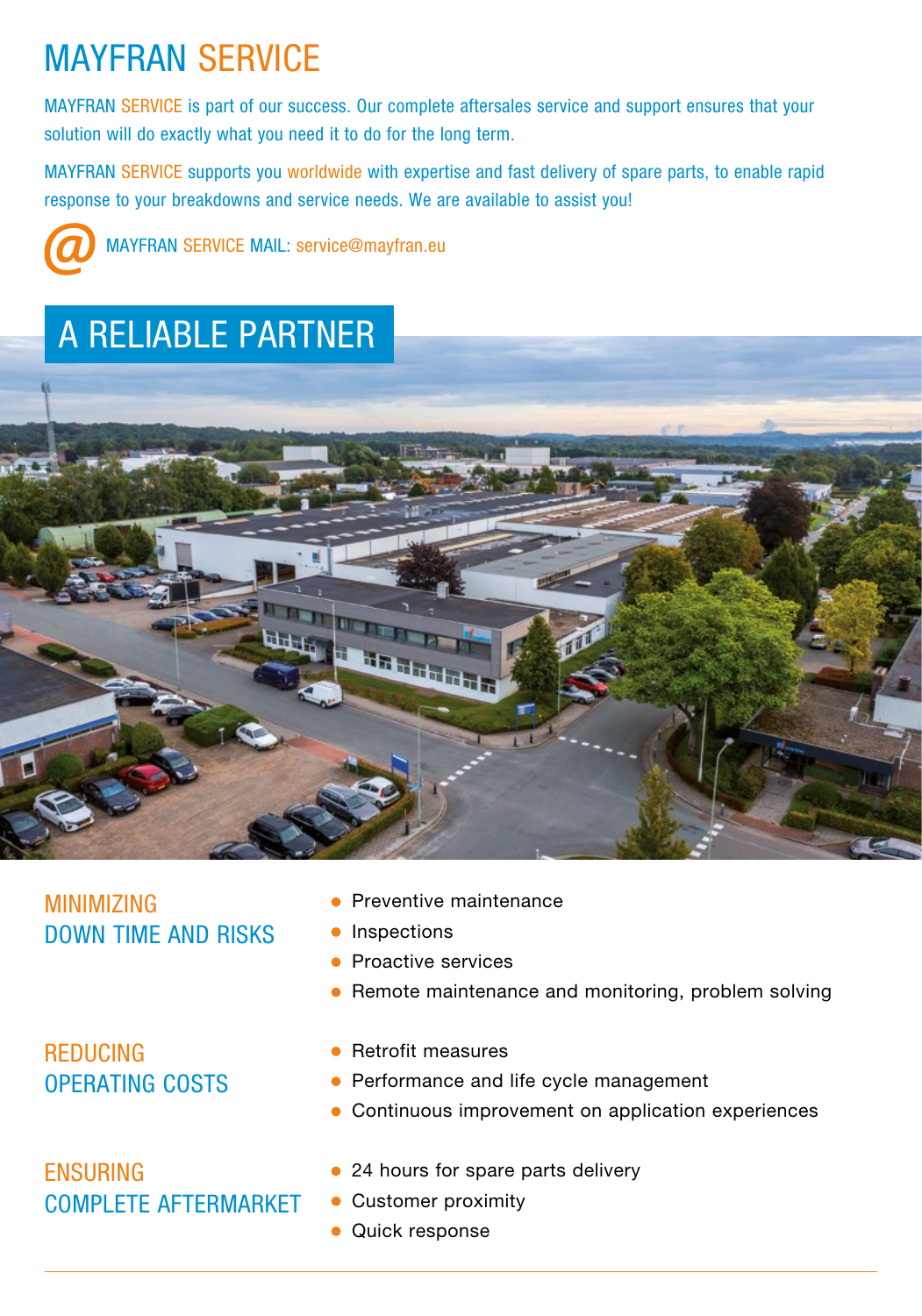## Mayfran offers more.

## MORE OPTIONS

50+ years of installed bases

Market segmentation in material cutting and material handling

Broad range of technologies to provide systems tailored to your needs







Global service presence to support your growth worldwide

From conceptual design through to planning, installation & commissioning, we provide our services worldwide

Comprehensive and individually tailored service concepts also complement our offers

## MORE RELIABILITY

Reputation for delivering reliability, quality, and support with satisfied customers in a broad range of processes and industries

Many years of experience that you can trust to successfully execute your project

Sales and application support for consulting on your needs and in challenging applications